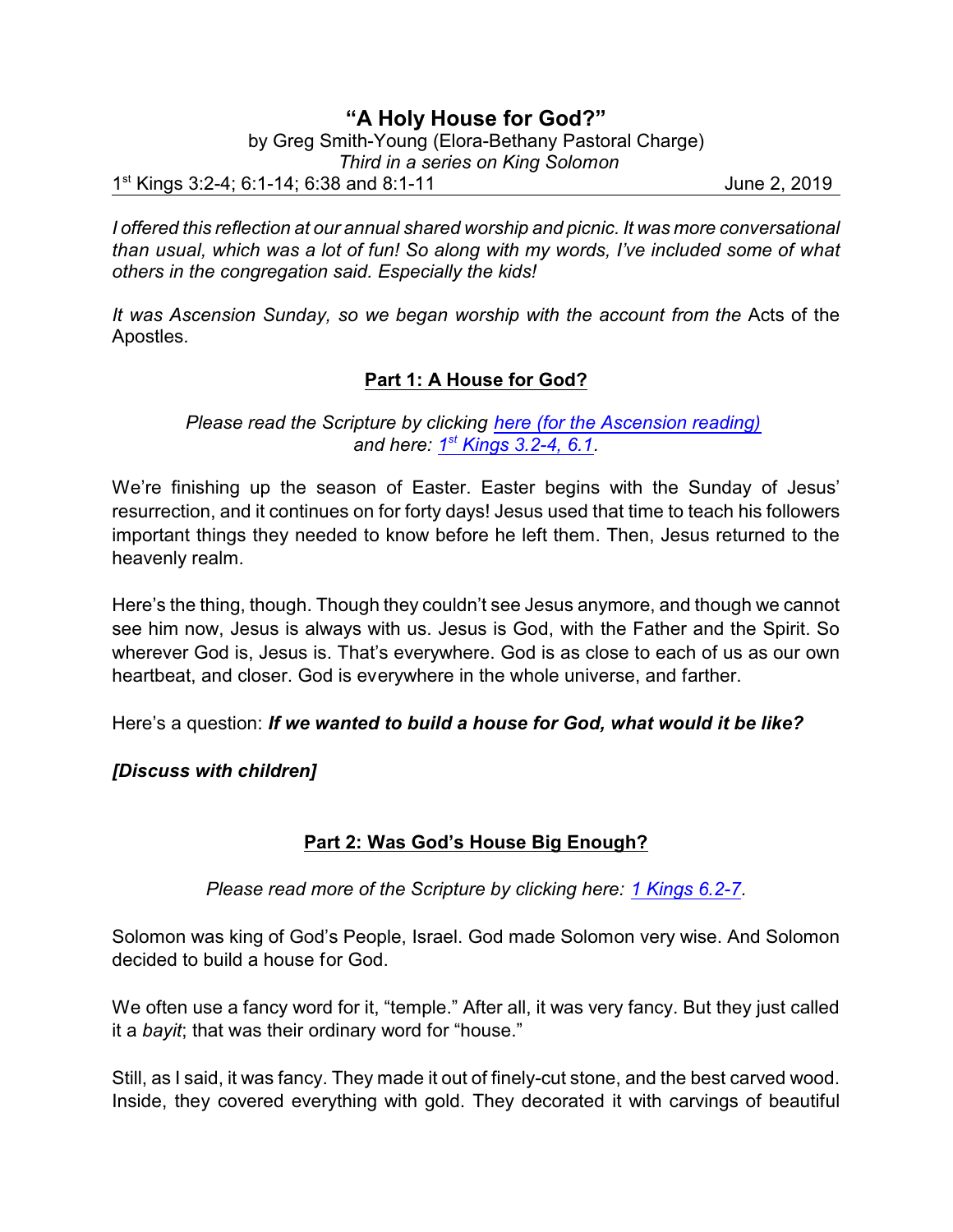things God's created: plants, flowers, trees, fruit, animals, even angels. They spent all the money they needed to, to make the best house for God.

Compared to almost everything else they built back then, it was big. God's house was about 30 metres long (that's 100 feet), and 10 metres wide (about 35 feet). So that's twice as wide as our Bethany church's building, and 3 times longer. Pretty big!

But was that big enough? Could all the people fit into God's house? No way! But that didn't matter. It wasn't like a church building, where we want to fit everyone in. It was for God.

Still, was it big enough?

It had 3 main rooms. If you walked through the door, there was a front room. Inside that was a big room; they called it the "Holy Place." That means it was very special. It had some special things inside, and only priests could go in there. Behind that was a small room, called "The Holy of Holies," the most-special place. Only one person, the most important priest, could go in there. No one else could, not even King Solomon. And the most important priest could only go in there once a year. That room was only for God.

This was God's House. It was only for God and God's helpers. Everyone else stayed outside.

Still, was it big enough?

### **Part 3: God Moves In!**

Please read more of the Scripture by clicking here:  $1<sup>st</sup>$  [Kings 6.38; 8.1-11](https://www.biblegateway.com/passage/?search=1+Kings+6.38%3B+8.1-11&version=CEB).

When Solomon built this house for God, he had lots of people working on it. Still, it took them seven years to build it all. Everything was done very carefully, as best as they could.

When it was all finished, they had a big celebration.

And God moved in.

God showed them God was moving in by filling it with a cloud. God is not a cloud. The cloud was a sign God was there. It's a good sign, because a cloud is real but it's also mysterious. You can't see into it. Everyone had to move back, when God moved into God's house.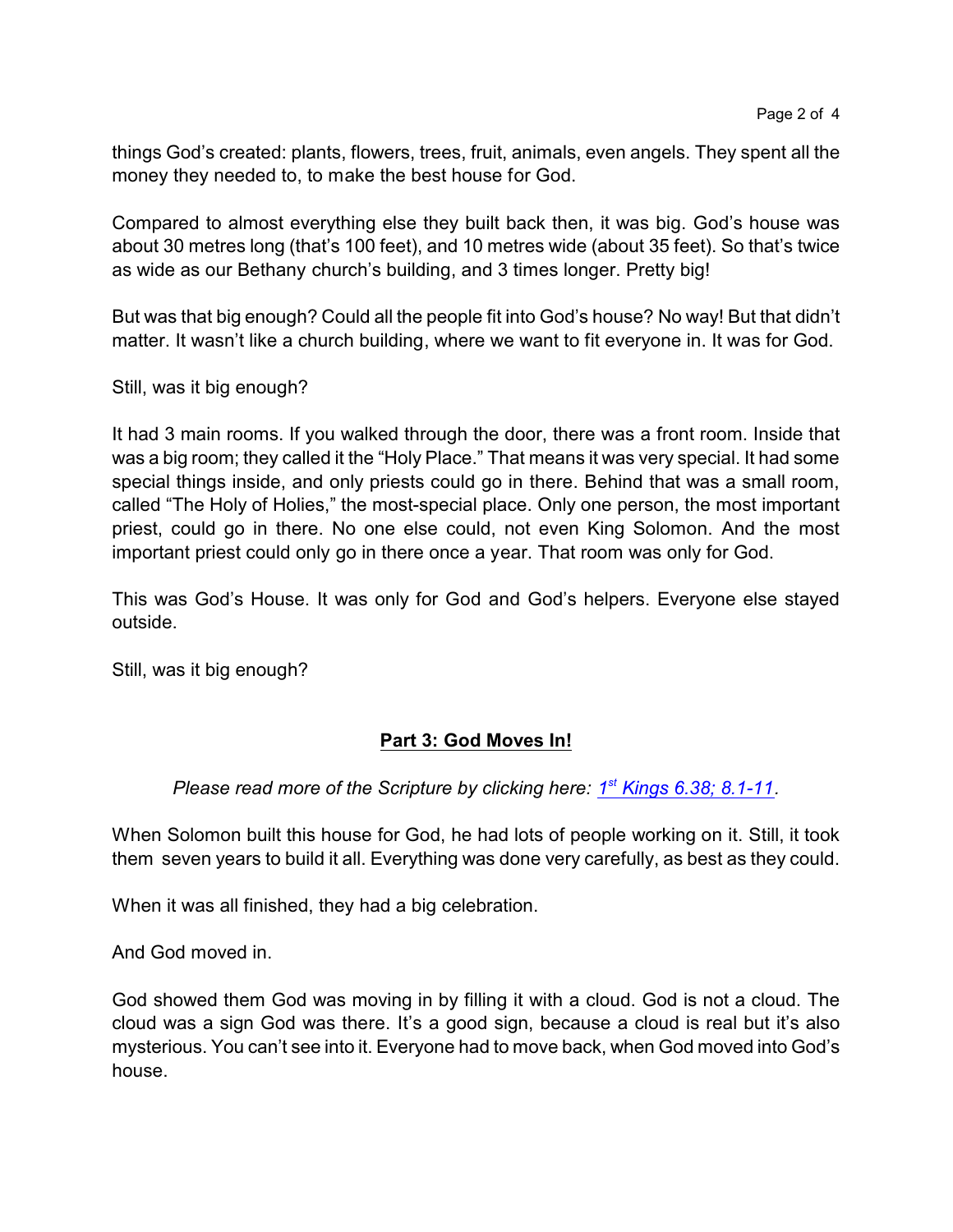### *But how can God be in a house? A house that people have made?*

#### *[Discuss with children]*

God is everywhere, and beyond everywhere.

Wherever the farthest galaxy is, the most-distant piece of outer space, God is there. And God is beyond there. The whole universe cannot hold God! Yet God made all of creation, to be God's home.

God made every person in the world. Everyone is as important to God as everyone else. Yet God chose some people — Israel — to be God's special people, to do special work for God. God decided to live especially among them.

God made every place on earth. Forests and fields, tundra and desert, cities and towns, jungles and prairies, the surface of lakes and ocean floors — every square centimetre is precious to God. Yet God chose one special place — the house Solomon built — to be especially alive with God's presence. God is everywhere. And God was there.

### **Part 4: God's Holy House!**

Please read more of the Scripture by clicking here: **1<sup>st</sup> [Kings 6.11-14](file:///|//Kings%206.11-14)** 

Remember the rooms inside God's house? Remember the one deep inside, where almost no one was allowed to enter. Do you know what was inside it?

A box. Just one wooden box, covered with gold.

And inside that box were two slabs of stone. On them were carved God's basic instructions. We call these the Ten Commandments.

God gave those to God's People, Israel, so they will know how to live well.

God has given them to us too, so we will know how to live well as Jesus' People.

God gave them as a promise, that God will be with them.

God gives us signs that God is among us. The house that Solomon built was one of those signs. When God filled it with the cloud, God was saying, "I"m here with you. Live my ways. Trust me, and you will know what true life really is."